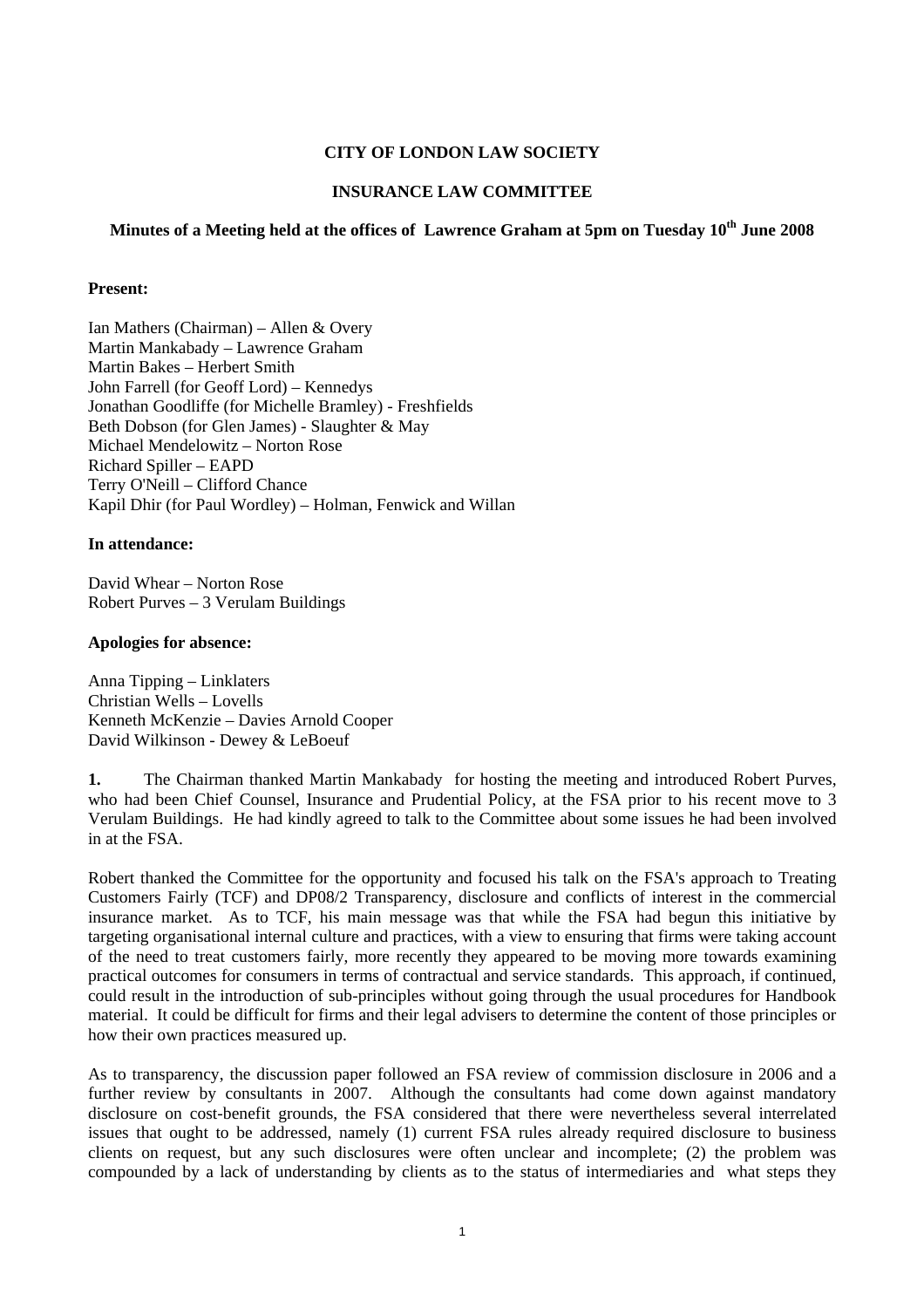might take to "search the market"; and (3) while the 2007 review had concluded that customers typically did not seek disclosure or make use of the information when disclosed, such information might be employed more generally e.g. by other intermediaries, so as to improve competition in the market. DP08/2 scheduled some illustrative rules to mandate commission disclosure, but in Robert's view there were some legal questions to be considered. The Insurance Mediation Directive contained no such rules and any that the FSA introduced could accordingly be considered "super-equivalent" and open to criticism on that ground, although it was possible that the position might change as the result of a review of the Directive which was currently being mooted; having regard to the 2007 review, it was not clear that mandatory disclosure could be justified on grounds of consumer protection; and there could be difficulties in enforcement across boundaries, particularly in the case of e-commerce.

In discussion, Terry O'Neill suggested that the FSA's paper might be seen more as a signal to the industry to come up with solutions of its own. Richard Spiller thought that the FSA should tread rather carefully, because brokers were able fairly easily to transfer mandates offshore and any unwelcome rules could encourage them to do so. He also pointed out that the question of distinguishing financial incentives based on an intermediary's overall performance from commission and other incentives related to particular transactions could be one of some difficulty.

### **2. Approval of minutes**

The minutes of the meeting of 11th March were approved.

### **3. Membership**

David Wilkinson's membership of the Committee was approved. The Chairman reported that Maxine Cupitt had reluctantly decided to resign due to work commitments. He had also asked James Bateson whether he was still interested in attending but had not heard back.

### **4. Insurance Contract Law**

The Chairman drew attention to the Law Commission's Update 14 which contained a link to their summary of responses to their consultation paper on non-disclosure, misrepresentation and breach of warranty in relation to consumer insurance, together with a promise that a summary in relation to business insurance would follow. It seemed that their proposals for consumer insurance had received a soft ride and would generally be maintained. The main exception had been for their proposal that intermediaries should normally be treated for the above purposes as agents for the insurer unless they conducted a fair analysis of the market. These proposals had received considerable resistance (including from the Committee) and the Commission would be re-thinking their position. David Whear, who had led the Committee's response on the position of intermediaries agreed and Martin Mankabady said that recent remarks by David Hertzell indicated that the Commission may start again from the current position, under which intermediaries are normally treated as agents for the insured. Martin Bakes said that otherwise perhaps the most noteworthy point was that the Commission appeared to be inclined to fast track their proposals for consumer insurance, perhaps partly because they were more likely to gain early approval and partly because the main basis for criticising the current law was its treatment of consumers. This could have the downside that any proposals for business insurance would have to await a later opportunity for legislation and, separated from the proposals for consumer insurance, might not get the necessary backing. Richard Spiller suggested, however, that the debate so far indicated that there could be considerable difficulty in getting agreement on business insurance and there might be merit in proceeding with legislation on the proposals for consumer insurance and seeing how they bed down. David Whear and Martin Mankabady pointed to the difficulty which still had to be faced in defining a consumer and in particular dealing with the position of small businesses. There was also a discussion as to whether the position of brokers might depend upon whether the Commission maintained their initial proposals to make any rules for business insurance optional, since that was unlikely to reduce the broker's exposure. It was agreed that the Committee should await the Commission's summary of responses on business insurance before deciding whether to submit further comments.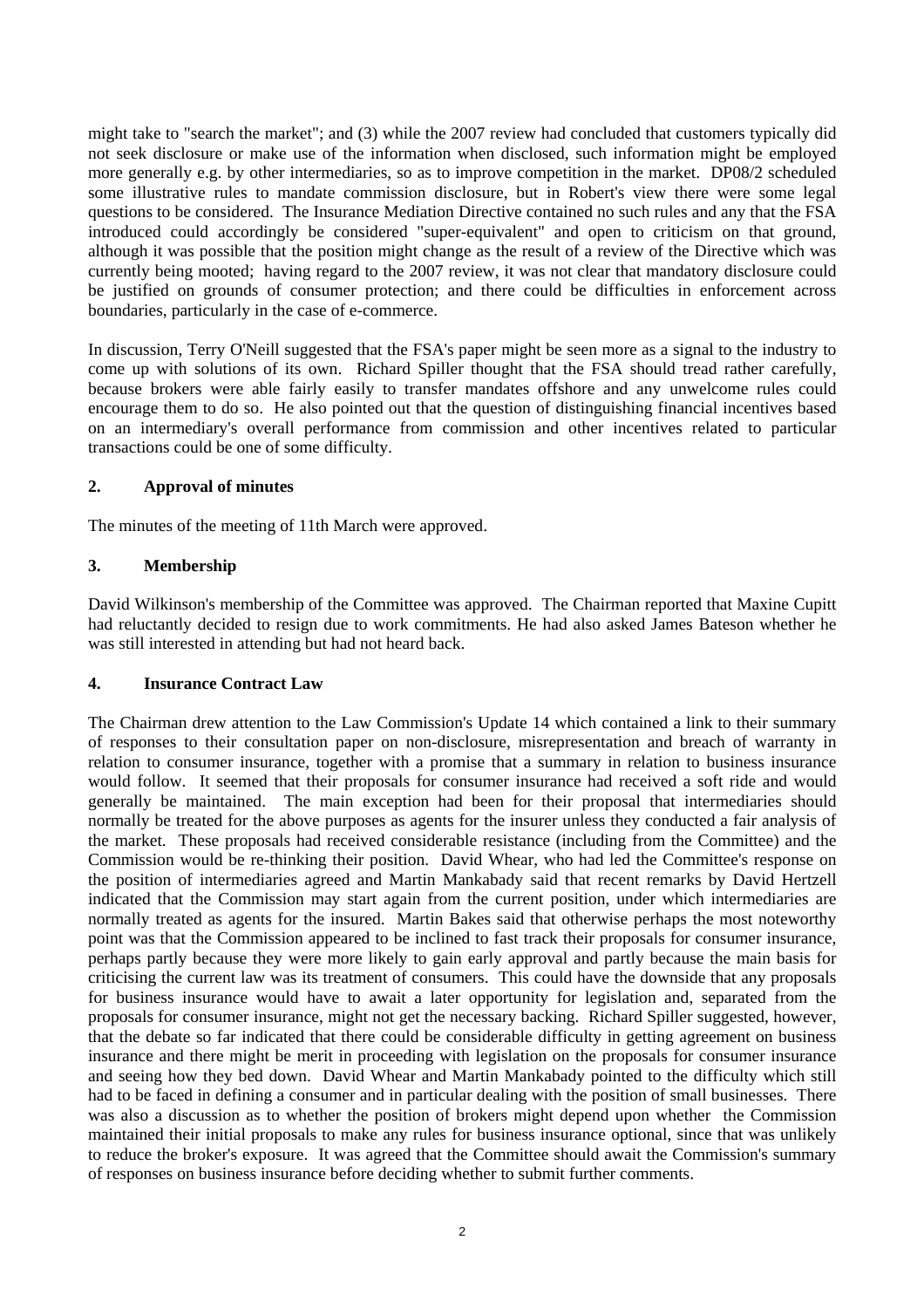# **5. Rome I**

The Chairman noted that this Regulation had been adopted by the Council on 6th June, and HMT had issued a consultation paper on the question whether the UK should opt in. Subject to any views to the contrary, he proposed to circulate a draft response proposing the answer yes, on the basis that (1) the main objections which the Committee had voiced to earlier drafts of the Regulation, notably the court's discretion to apply overseas mandatory laws, had been substantially removed; and (2) the specific provisions for direct insurance were now confined to a codification of the rules in the insurance Directives, with a requirement that they should be reviewed in 5 years time. He understood that the Financial Law Committee would be taking a similar line, subject to a reservation as to the requirement to review the position regarding the effect of assignments on third parties in two years time. Martin Bakes noted that the Committee had earlier queried the exclusion from the Regulation of "obligations arising out of dealings prior to the conclusion of the contract" and wondered whether that could take out rules governing contractual non-disclosure and misrepresentation. The Chairman said that he had understood from an answer given by HMCS in a stakeholder meeting where he had raised the point that the exclusion was aimed at an institution which the Germans called "culpa in contrahendo" and provided for damages for pre-contractual misbehaviour. Claims of this nature (which might include, so far as the UK is concerned, damages for deceit) fell within Article 12 of the Rome II Regulation and the exclusion appeared to be designed to make this clear. He had understood that the exclusion would not apply to contractual remedies for non-disclosure misrepresentation or breach of warranty. He also noted that a recital (10) had been added to help make this clear. Admittedly the terms of the exclusion might still be construed more widely. That would presumably mean that in England the common law would apply. But while it would detract from the unifying effect of the Regulation, he doubted that it would be a reason for the UK not to opt in.

# **6. EU Draft Common Frame of Reference**

The Chairman drew attention to the note of a meeting he had attended with Professor Hugh Beale, one of the architects of this draft. Hugh had taken pains to emphasise that this draft was most likely to be useful as a source of comparative information on EU contracts laws and not as a basis, at least in the foreseeable future, for an EU uniform law, save conceivably as an optional instrument like the UN Convention on contracts for the international sale of goods. It was not yet clear how the draft would be taken forward by the Commission nor whether the Principles of European Insurance Contract Law which had been submitted by the Innsbruck Group would be incorporated.

# **7. Part VII transfers**

The Chairman noted that HMT had made some modifications to the amendments they had proposed to Part VII, notably to ensure that the express provision to enable the court to transfer outward reinsurance contracts and override default provisions did not prejudice their wider power to make consequential provisions. Glen James had written to support this modification, subject to some points on wording. Beth Dobson said that in addition the letter approved a modification to ensure that the power of the court to override default provisions extended to retained contracts but questioned whether outwards reinsurers whose contracts were to be retained under the scheme as well as those whose contracts were to be transferred should be notified of the proposal. Richard Spiller questioned whether that should usually be necessary, but the Chairman thought there might well be cases where a reinsurer's exposure could be affected by a change in structure of the retained business. Richard understood that the three statutory instruments proposed by HMT to implement their modifications had now been laid, though only one had been published [*Chairman's note: the other two have since been published and all three circulated to the Committee.*]

Jonathan Goodliffe noted that there were various other difficulties in the operation Part VII, some of which related only to the drafting of that part of the FSMA, such as the relationship with Gibraltar, but others had more to with the Directives, notably the provisions for regulatory consents. There could be value in the